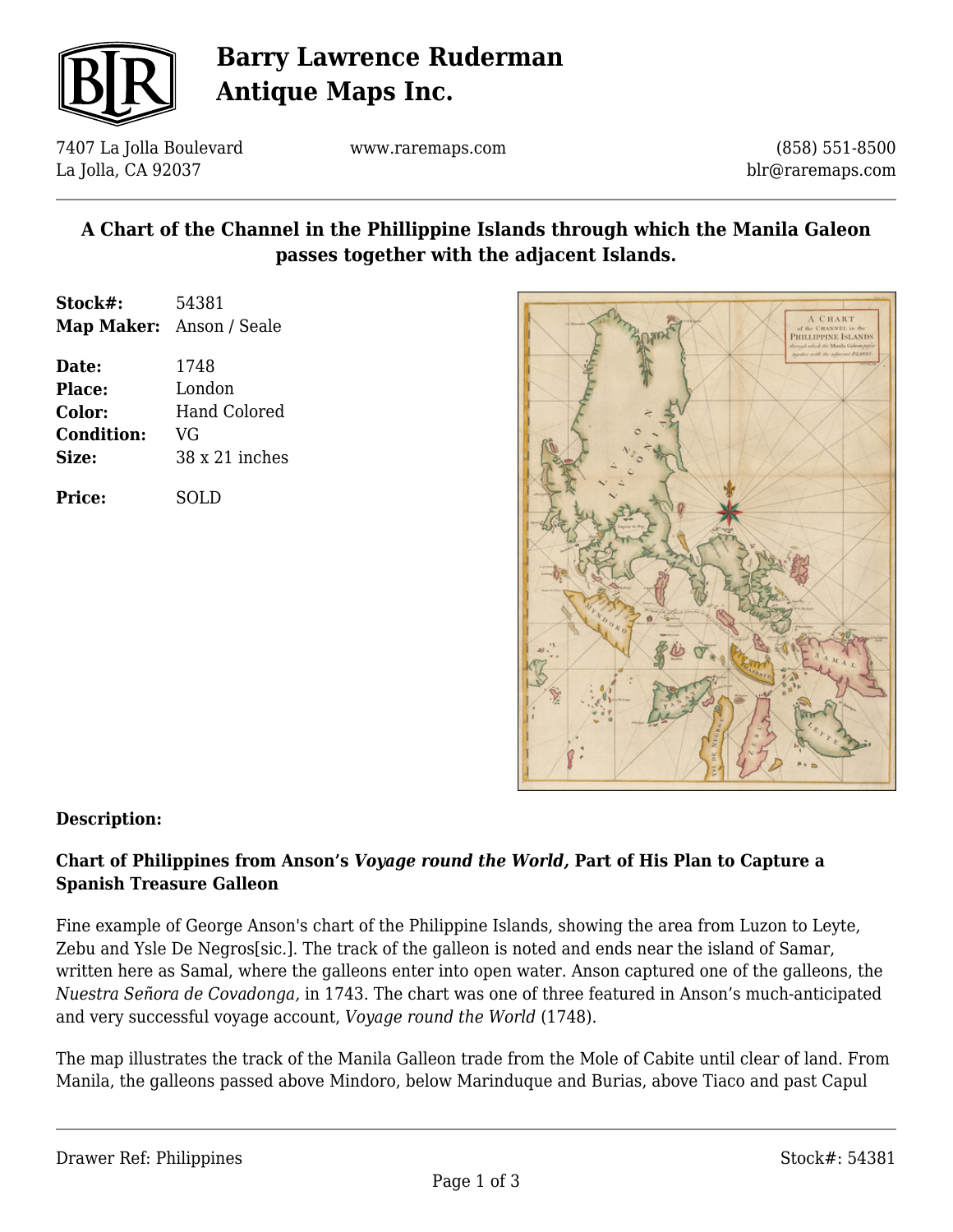

# **Barry Lawrence Ruderman Antique Maps Inc.**

7407 La Jolla Boulevard La Jolla, CA 92037

www.raremaps.com

(858) 551-8500 blr@raremaps.com

# **A Chart of the Channel in the Phillippine Islands through which the Manila Galeon passes together with the adjacent Islands.**

and San Bernardino Islands, before making the open waters north of Samal [Samar].

It was not intended to illustrate the entirety of the Philippines; rather, it was supposed to offer a geographic snapshot of the route of the galleon from Manila. Interestingly, Anson did not capture a Manila galleon, but an Acapulco ship, laden with silver. He captured it near the Cabo de Espiritu Santo off the island of Samar. The chart, drawn by Richard William Seale, was also intended to communicate British knowledge of the Spanish controlled archipelago, yet the stylized and blocky representation of the islands reveals that there was still much to learn about the coastlines of the Philippines.

#### **The Manila-Acapulco galleon route**

In the sixteenth century, the Spanish were expanding their empire around the globe. They had invaded and taken control of vast parts of South America and also had a strong presence in the East Indies. Ferdinand Magellan, sailing under the Spanish flag, arrived in the Philippines in 1521. He was killed on the island of Cebu, written here as Zebu. For the next forty years, Spanish expeditions attempted to colonize the islands. In 1564 Miguel López de Legazpi command a squadron destined for the Philippines. One of his men, Andrés de Urdaneta, set out east toward New Spain and managed the first known crossing of the Pacific from west to east.

After Urdaneta's voyage, an annual trade began which brought silver from New Spain and South America west to Asian markets. These galleons docked at Manila to offload their bullion and take on Asian trade goods destined for Latin America. The Manila-Acapulco galleon route lasted from 1565 until 1820 and involved 120 ships (112 built in the Philippines, 8 built in Mexico). These ships varied in size—the *Covadonga* was a vessel of 700 tons—but the largest were the greatest ships afloat at the time, averaging between 1,700 and 2,000 tons. However, the passage was a dangerous one, even for such formidable ships. Over thirty vessels were lost, including several to British privateers and naval vessels. Thomas Cavendish captured a Manila galleon in 1587, and Woodes Rogers overcame a galleon off the coast of Mexico in 1709. A third, and the most famous, galleon raid took place in 1743, that of Anson and the *Covadonga*.

## **Anson's expedition and the capture of the** *Covadonga*

In 1739, resentment over Spanish raids of British ships in the Caribbean sparked the War of Jenkin's Ear, which would widen into the larger War of Austrian Succession. The Commissioners of the British Admiralty planned a global strategy to harass Spanish trade and weaken its over-stretched navy and merchant marine. Anson's voyage was part of this strategy. He set out in 1740 with a squadron of six ships and 1,900 men.